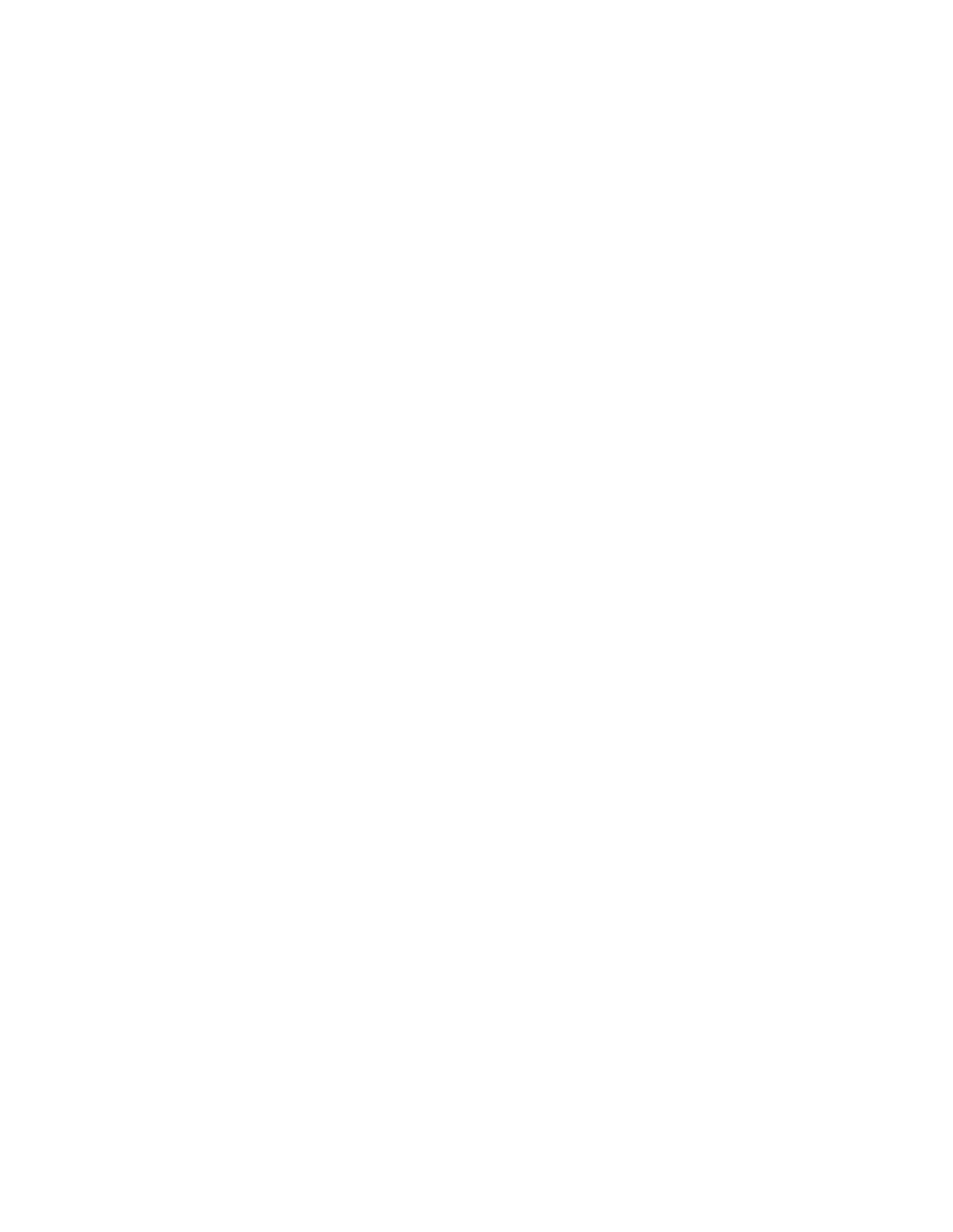### **Introduction**

This brochure contains legal notices that are required to be distributed to participants in the PGCPS benefit plans. Keep this document in a safe place in the event you need it in the future. If you have any questions, call PGCPS Benefits Services at **301-952-6600**.

| <b>Enclosed government notices</b>                                                                                                                                                                                                                                                                                                                          | Page           |
|-------------------------------------------------------------------------------------------------------------------------------------------------------------------------------------------------------------------------------------------------------------------------------------------------------------------------------------------------------------|----------------|
| <b>Creditable Prescription Drug Coverage and Medicare Notice</b><br>Notice describing if the employer-sponsored prescription drug coverage is creditable (i.e., it is at<br>least the actuarial equivalent of Medicare's standard prescription drug benefit). The notice also<br>explains the penalties to certain individuals who delay Part D enrollment. | $\overline{2}$ |
| <b>Notice of Special Enrollment Rights for Medical Plan Coverage</b><br>Notice describing PGCPS's special enrollment rules including the right to special enroll within 35<br>days of the loss of other coverage or of marriage, birth of a child, adoption, or placement for<br>adoption.                                                                  | 4              |
| <b>Women's Health and Cancer Rights Notice</b><br>Notice describing the required benefits for mastectomy-related reconstructive surgery, prostheses<br>and treatment of physical complications of mastectomy.                                                                                                                                               | 5              |
| Newborns' and Mothers' Health Protection Act Notice<br>Explains federal and state hospitalization time provisions for newborns and mothers.                                                                                                                                                                                                                 | 5              |
| Children's Health Insurance Program (CHIP) and Medicaid Notice<br>Notice that premium assistance may be available under Medicaid or CHIP in the state you reside.                                                                                                                                                                                           | 6              |
| <b>PGCPS HIPAA Privacy Notice</b><br>Explanation of your rights with respect to protected health information and privacy practices of the<br>health plans.                                                                                                                                                                                                  | 10             |
| Health Insurance Marketplace Coverage Options and Your Health Coverage<br>Notice of the availability of the Affordable Care Act's Health Insurance Exchange (Marketplace).                                                                                                                                                                                  | 15             |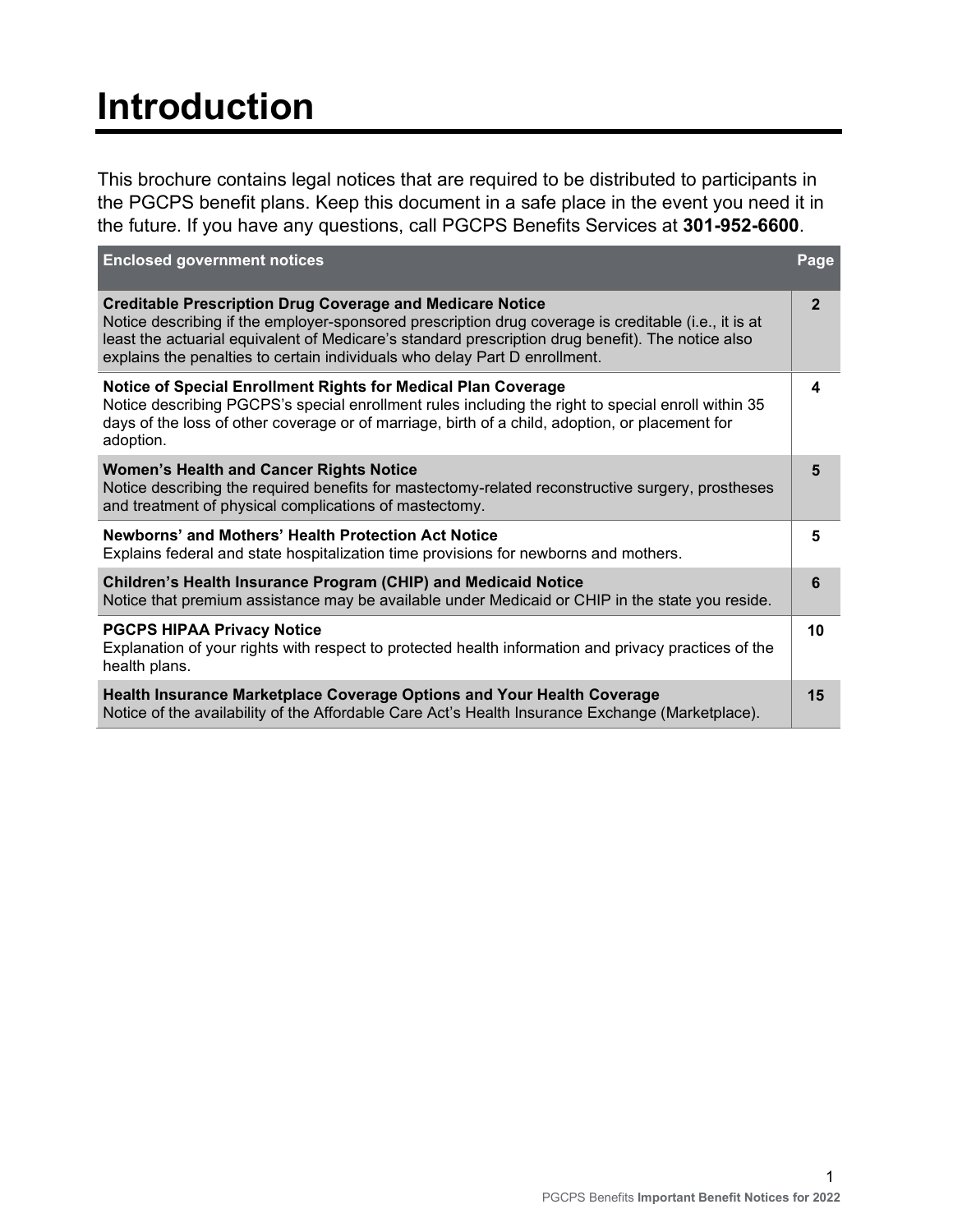### **Creditable Prescription Drug Coverage and Medicare Notice**

The purpose of this notice is to advise you that the prescription drug coverage listed below under the PGCPS prescription drug plans are expected to pay out, on average, at least as much as the standard Medicare prescription drug coverage will pay in 2022. This is known as "creditable coverage."

**Why this is important.** If you or your covered dependent(s) are enrolled in any prescription drug coverage during 2022 listed in this notice and are or become covered by Medicare, you may decide to enroll in a Medicare prescription drug plan later and not be subject to a late enrollment penalty – as long as you had creditable coverage within 63 days of your Medicare prescription drug plan enrollment. You should keep this notice with your important records.

If you or your family members aren't currently covered by Medicare and won't become covered by Medicare in the next 12 months, this notice doesn't apply to you.

*Please read the notice below carefully. It has information about prescription drug coverage with PGCPS and prescription drug coverage available for people with Medicare. It also tells you where to find more information to help you make decisions about your prescription drug coverage.* 

#### **Notice of Creditable Coverage**

You may have heard about Medicare's prescription drug coverage (called Part D), and wondered how it would affect you. Prescription drug coverage is available to everyone with Medicare through Medicare prescription drug plans. All Medicare prescription drug plans provide at least a standard level of coverage set by Medicare. Some plans also offer more coverage for a higher monthly premium.

Individuals can enroll in a Medicare prescription drug plan when they first become eligible, and each year from October 15 through December 7. Individuals leaving employer/union coverage may be eligible for a Medicare Special Enrollment Period.

If you are covered by the PGCPS prescription drug plans, you should be aware that the prescription drug coverage under the plans is, on average, at least as good as standard Medicare prescription drug coverage for 2022. This is called creditable coverage. Coverage under one of these plans will help you avoid a late Part D enrollment penalty if you are or become eligible for Medicare and later decide to enroll in a Medicare prescription drug plan.

If you decide to enroll in a Medicare prescription drug plan and you are an active employee or family member of an active employee, you may also continue your employer coverage. In this case, the PGCPS plan will continue to pay primary as it had before you enrolled in a Medicare prescription drug plan. If you waive or drop PGCPS coverage, Medicare will be your only payer. As an active employee, you can re-enroll in the employer plan at annual enrollment or if you have a special enrollment event for the PGCPS plan.

You should know that if you waive or leave coverage with PGCPS and you go 63 days or longer without creditable prescription drug coverage (once your applicable Medicare enrollment period ends), your monthly Part D premium will go up at least 1% per month for every month that you did not have creditable coverage. For example, if you go 19 months without coverage, your Medicare prescription drug plan premium will always be at least 19% higher than what most other people pay. You'll have to pay this higher premium as long as you have Medicare prescription drug coverage. In addition, you may have to wait until the following October to enroll in Part D.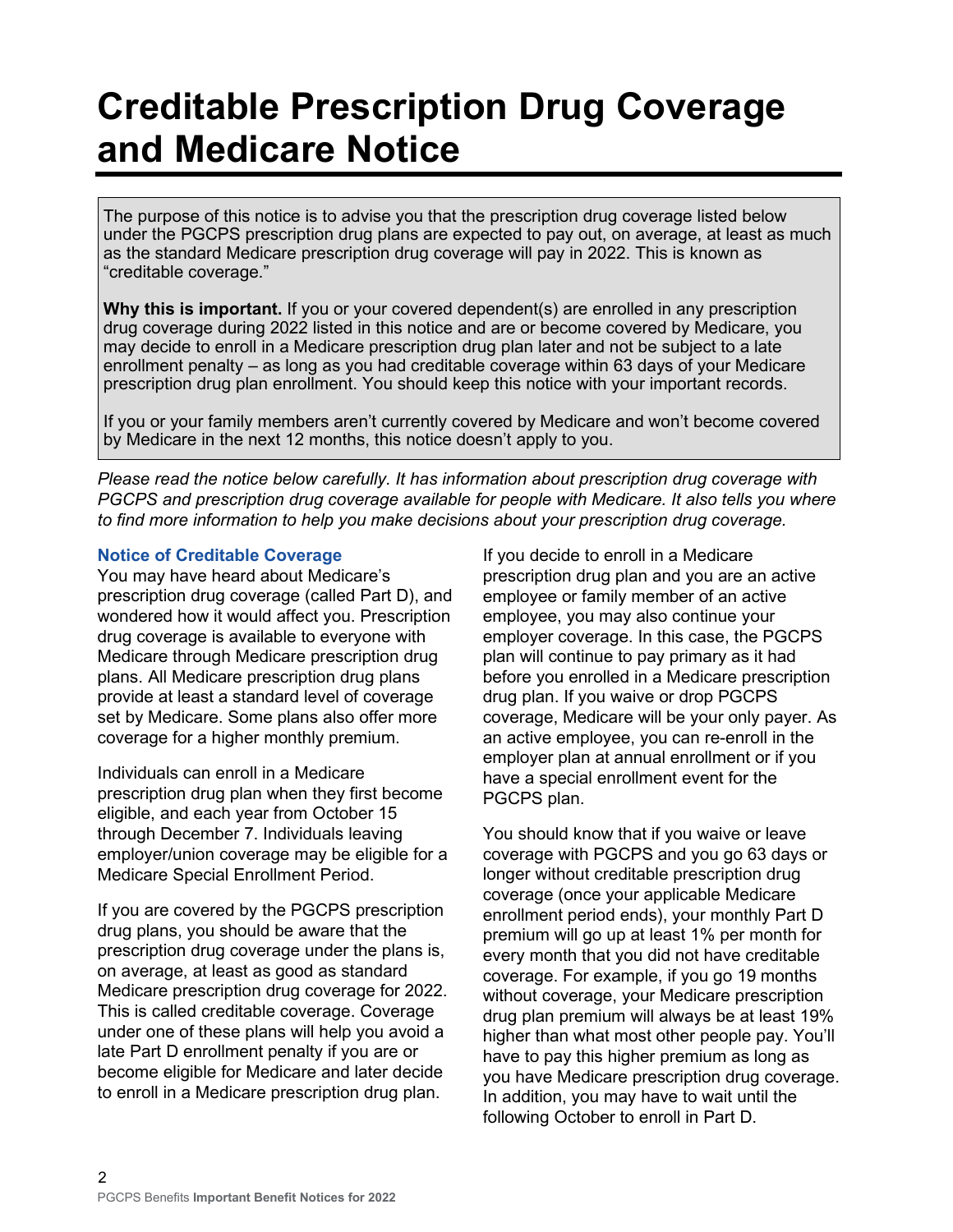You may receive this notice at other times in the future – such as before the next period you can enroll in Medicare prescription drug coverage, if this PGCPS coverage changes, or upon your request.

#### **For more information about your options under Medicare prescription drug coverage**

More detailed information about Medicare plans that offer prescription drug coverage is in the *Medicare & You* handbook. Medicare participants will get a copy of the handbook in the mail every year from Medicare. You may also be contacted directly by Medicare prescription drug plans. Here's how to get more information about Medicare prescription drug plans:

- Visit **[www.medicare.gov](http://www.medicare.gov/)** for personalized help.
- ▶ Call your State Health Insurance Assistance Program (see a copy of the *Medicare & You* handbook for the telephone number).
- Call **1-800-MEDICARE (1-800-633-4227)**. TTY users should call **1-877-486-2048**.

For people with limited income and resources, extra help paying for a Medicare prescription drug plan is available. Information about this extra help is available from the Social Security Administration (SSA). For more information about this extra help, visit SSA online at **[www.socialsecurity.gov](http://www.socialsecurity.gov/)** or call **1-800-772- 1213 (TTY 1-800-325-0778)**.

**Remember: Keep this notice. If you enroll in a Medicare prescription drug plan after your applicable Medicare enrollment period ends, you may need to provide a copy of this notice when you join a Part D plan to show that you are not required to pay a higher Part D premium amount.** 

For more information about this notice or your prescription drug coverage, contact:

#### **PGCPS**

Plan Administrator Prince George's County Public Schools Benefits Services 14201 School Lane, Room 132 Upper Marlboro, MD 20772 301-952-6600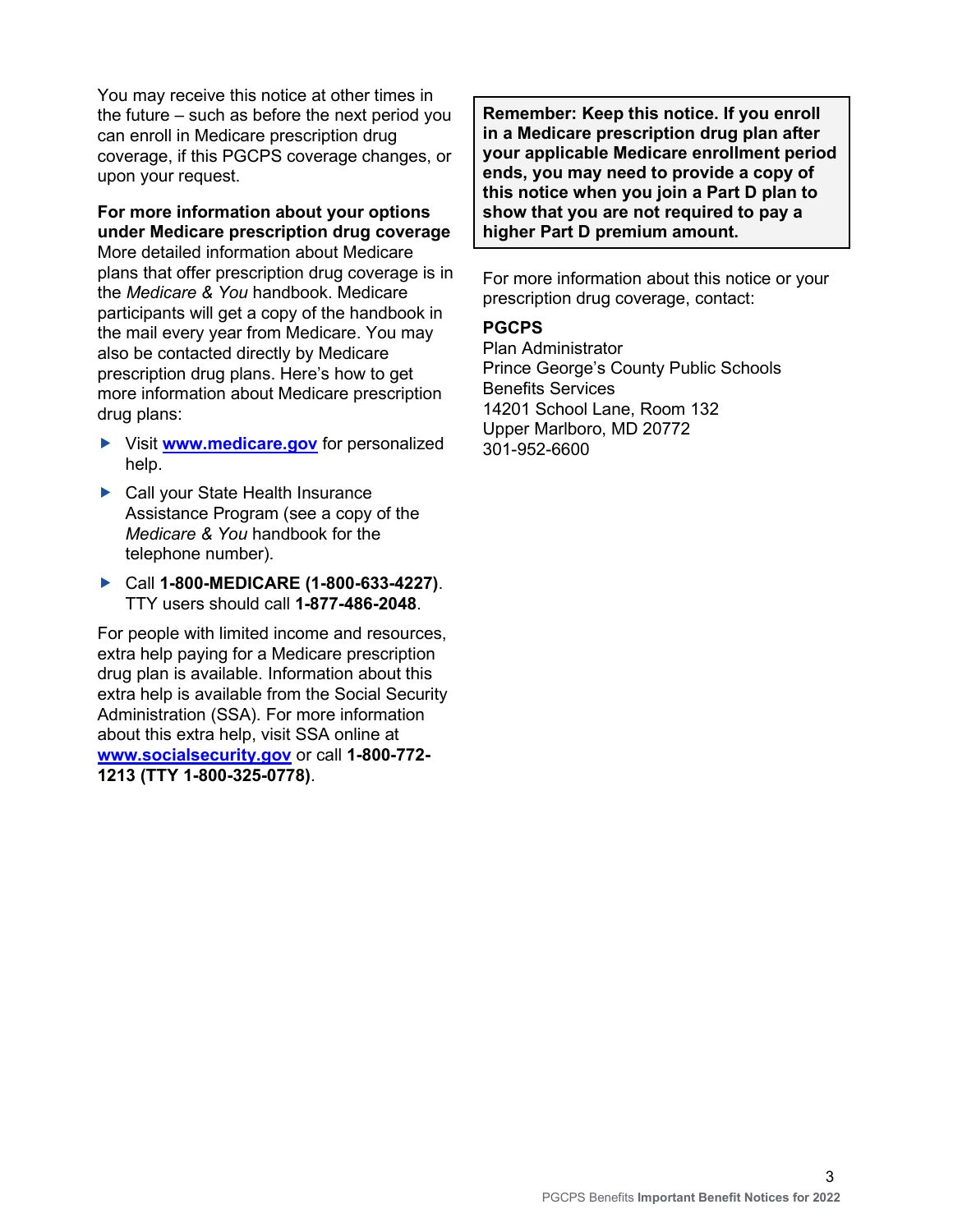### **Notice of Special Enrollment Rights for Health Plan Coverage**

As you know, if you have declined enrollment in PGCPS's health plan for you or your dependents (including your spouse) because of other health insurance coverage, you or your dependents may be able to enroll in some coverages under the plan without waiting for the next open enrollment period, provided that you request enrollment within 35 days after your other coverage ends. In addition, if you have a new dependent as a result of marriage, birth, adoption or placement for adoption, you may be able to enroll yourself and your eligible dependents, provided that you request enrollment within 35 days after the marriage, birth, adoption or placement for adoption.

PGCPS will also allow a special enrollment opportunity if you or your eligible dependents either:

- ▶ Lose Medicaid or Children's Health Insurance Program (CHIP) coverage because you are no longer eligible, or
- $\blacktriangleright$  Become eligible for a state's premium assistance program under Medicaid or CHIP.

For these enrollment opportunities, you will have *60* days – instead of 35 – from the date of the Medicaid/CHIP eligibility change to request enrollment in the PGCPS group health plan. Note that this new 60-day extension doesn't apply to enrollment opportunities other than due to the Medicaid/CHIP eligibility change.

**Note:** If your dependent becomes eligible for a special enrollment right, you may add the dependent to your current coverage or change to another health plan.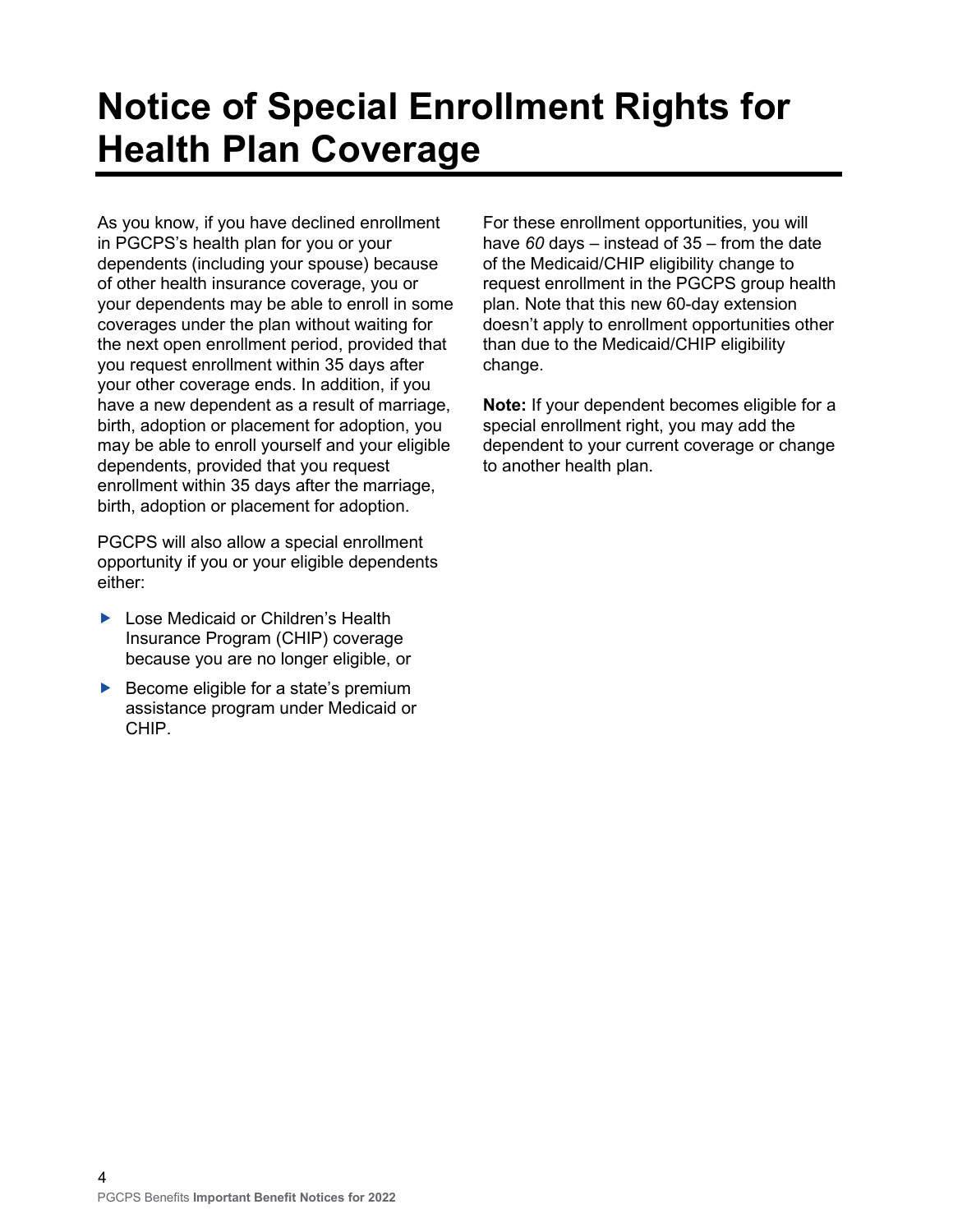### **Women's Health and Cancer Rights Act Notice**

If you have had or are going to have a mastectomy, you may be entitled to certain benefits under the Women's Health and Cancer Rights Act of 1998 (WHCRA). For individuals receiving mastectomy-related benefits, coverage will be provided in a manner determined in consultation with the attending physician and the patient for:

- $\blacktriangleright$  All stages of reconstruction of the breast on which the mastectomy was performed;
- $\blacktriangleright$  Surgery and reconstruction of the other breast to produce a symmetrical appearance;
- $\blacktriangleright$  Prostheses; and
- $\blacktriangleright$  Treatment of physical complications of the mastectomy, including lymphedema.

These benefits will be provided subject to the same deductibles and coinsurance applicable to other medical and surgical benefits provided under this plan. If you would like more information on WHCRA benefits, call CareFirst Member Services at 1-800-628-8549 or Kaiser Permanente at 1- 800-777-7902.

### **Newborns' and Mothers' Health Protection Act Notice**

Group health plans and health insurance issuers generally may not, under Federal law, restrict benefits for any hospital length of stay in connection with childbirth for the mother or newborn child to less than 48 hours following a vaginal delivery, or less than 96 hours following a cesarean section. However, Federal law generally does not prohibit the mother's or newborn's attending provider, after consulting with the mother, from discharging the mother or her newborn earlier than 48 hours (or 96 hours as applicable). In any case, plans and issuers may not, under Federal law, require that a provider obtain authorization from the plan or the insurance issuer for prescribing a length of stay not in excess of 48 hours (or 96 hours). If you would like more information on maternity benefits, call CareFirst Member Services at 1-800-628-8549 or Kaiser Permanente at 1- 800-777-7902.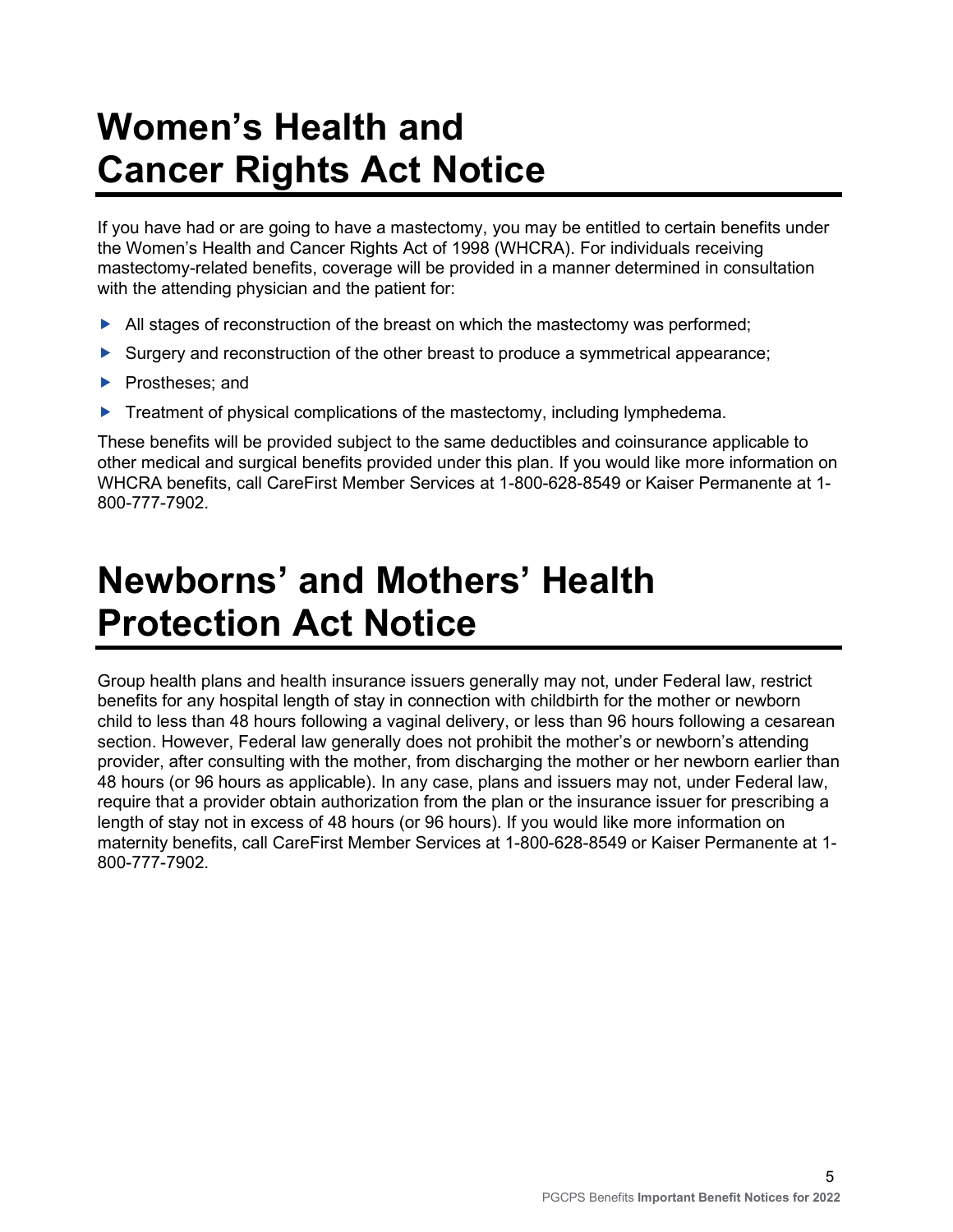### **CHIP/Medicaid Notice Premium Assistance Under Medicaid and the Children's Health Insurance Program (CHIP)**

If you or your children are eligible for Medicaid or CHIP and you're eligible for health coverage from your employer, your state may have a premium assistance program that can help pay for coverage, using funds from their Medicaid or CHIP programs. If you or your children aren't eligible for Medicaid or CHIP, you won't be eligible for these premium assistance programs but you may be able to buy individual insurance coverage through the Health Insurance Marketplace. For more information, visit **[www.healthcare.gov](http://www.healthcare.gov/)**.

If you or your dependents are already enrolled in Medicaid or CHIP and you live in a State listed on the next page, contact your State Medicaid or CHIP office to find out if premium assistance is available.

If you or your dependents are NOT currently enrolled in Medicaid or CHIP, and you think you or any of your dependents might be eligible for either of these programs, contact your State Medicaid or CHIP office or dial **1- 877-KIDS NOW** or **[www.insurekidsnow.gov](http://www.insurekidsnow.gov/)** to find out how to apply. If you qualify, ask your state if it has a program that might help you pay the premiums for an employer-sponsored plan.

If you or your dependents are eligible for premium assistance under Medicaid or CHIP, as well as eligible under your employer plan, your employer must allow you to enroll in your employer plan if you aren't already enrolled. This is called a "special enrollment" opportunity, and **you must request coverage within 60 days of being determined eligible for premium assistance**. If you have questions about enrolling in your employer plan, contact the Department of Labor at **[www.askebsa.dol.gov](http://www.askebsa.dol.gov/)** or call **1-866-444- EBSA (3272)**.

**If you live in one of the following states, you may be eligible for assistance paying your employer health plan premiums. The following list of states is current as of September, 2021. Contact your State for more information on eligibility.**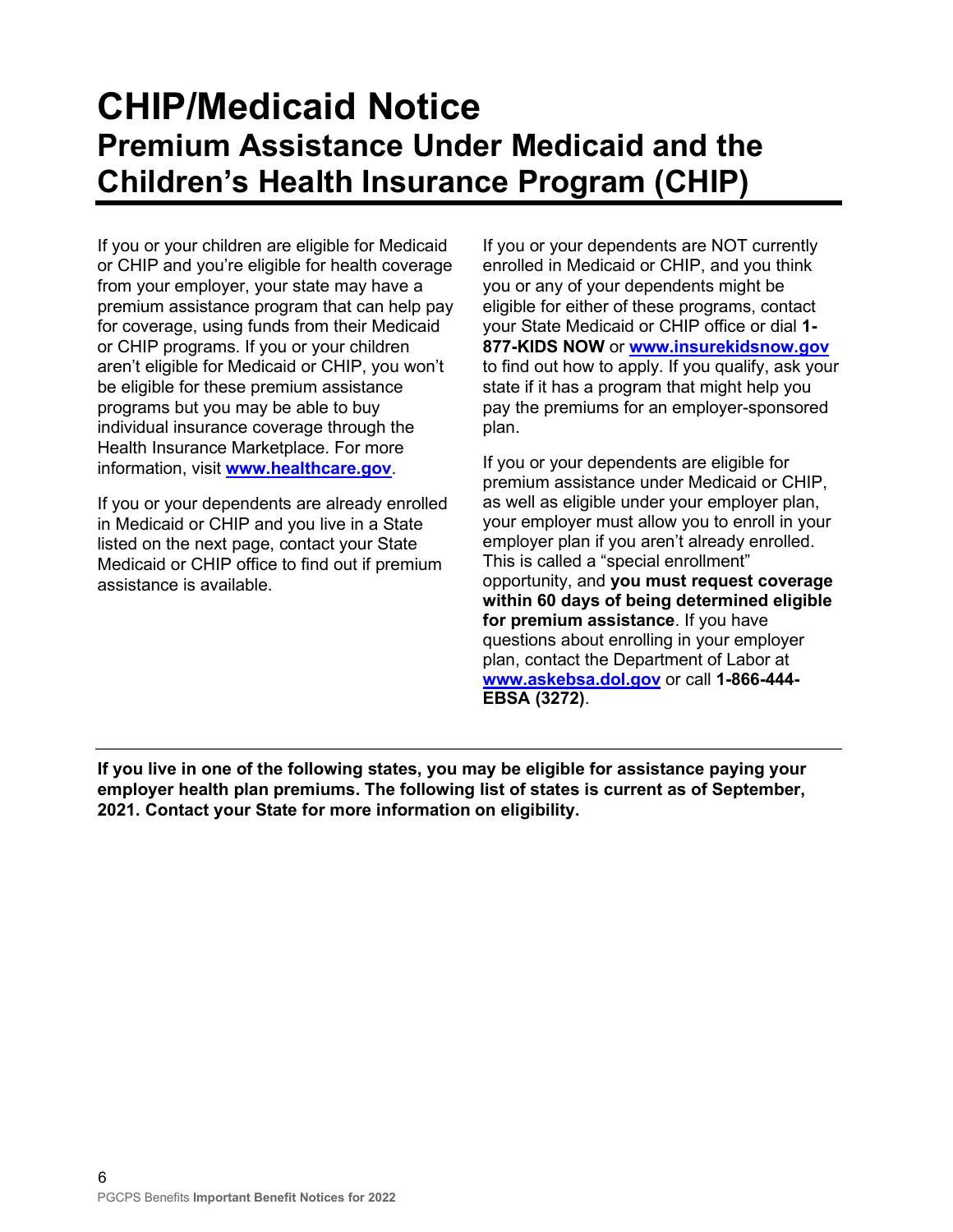| DELAWARE - Medicaid                                 | <b>DISTRICT OF COLUMBIA - Medicaid</b>             |
|-----------------------------------------------------|----------------------------------------------------|
| Website: http://www.dhss.delaware.gov/dss/dhcp.html | Website: http://dhcf.dc.gov/node/151012            |
| Phone: 1-800-996-9969                               | Phone: 1-877-685-6391                              |
| <b>MARYLAND - Medicaid</b>                          | <b>PENNSYLVANIA - Medicaid</b>                     |
| Website:                                            | Website:                                           |
| https://mmcp.dhmh.maryland.gov/chp/sitepages/home   | https://www.dhs.pa.gov/providers/Providers/Pages/M |
| .aspx                                               | edical/HIPP-Program.aspx                           |
| Phone: 1-800-456-8900                               | Phone: 1-800-692-7462                              |
| VIRGINIA - Medicaid and CHIP                        | <b>WEST VIRGINIA - Medicaid</b>                    |
| Medicaid Website: https://coverva.org/medicaid/     | Website: http://mywvhipp.com/                      |
| Medicaid Phone: 1-800-432-5924                      | Phone: 1-855-MyWVHIPP (1-855-699-8447)             |
| CHIP Website: https://coverva.org/hipp/             |                                                    |
| CHIP Phone: 1-855-242-8282                          |                                                    |

To see if any other states have added a premium assistance program, or for more information on special enrollment rights, contact either:

| U.S. Department of Health and Human Services        |
|-----------------------------------------------------|
| <b>Centers for Medicare &amp; Medicaid Services</b> |
| www.cms.hhs.gov                                     |
| 1-877-267-2323, Menu Option 4, Ext. 61565           |
|                                                     |

#### **Paperwork Reduction Act Statement**

According to the Paperwork Reduction Act of 1995 (Pub. L. 104-13) (PRA), no persons are required to respond to a collection of information unless such collection displays a valid Office of Management and Budget (OMB) control number. The Department notes that a Federal agency cannot conduct or sponsor a collection of information unless it is approved by OMB under the PRA, and displays a currently valid OMB control number, and the public is not required to respond to a collection of information unless it displays a currently valid OMB control number. See 44 U.S.C. 3507. Also, notwithstanding any other provisions of law, no person shall be subject to penalty for failing to comply with a collection of information if the collection of information does not display a currently valid OMB control number. See 44 U.S.C. 3512.

The public reporting burden for this collection of information is estimated to average approximately seven minutes per respondent. Interested parties are encouraged to send comments regarding the burden estimate or any other aspect of this collection of information, including suggestions for reducing this burden, to the U.S. Department of Labor, Employee Benefits Security Administration, Office of Policy and Research, Attention: PRA Clearance Officer, 200 Constitution Avenue, N.W., Room N-5718, Washington, DC 20220 or email [mebsa.opr@dol.gov](mailto:mebsa.opr@dol.gov) and reference the OMB Control Number 1210-0137.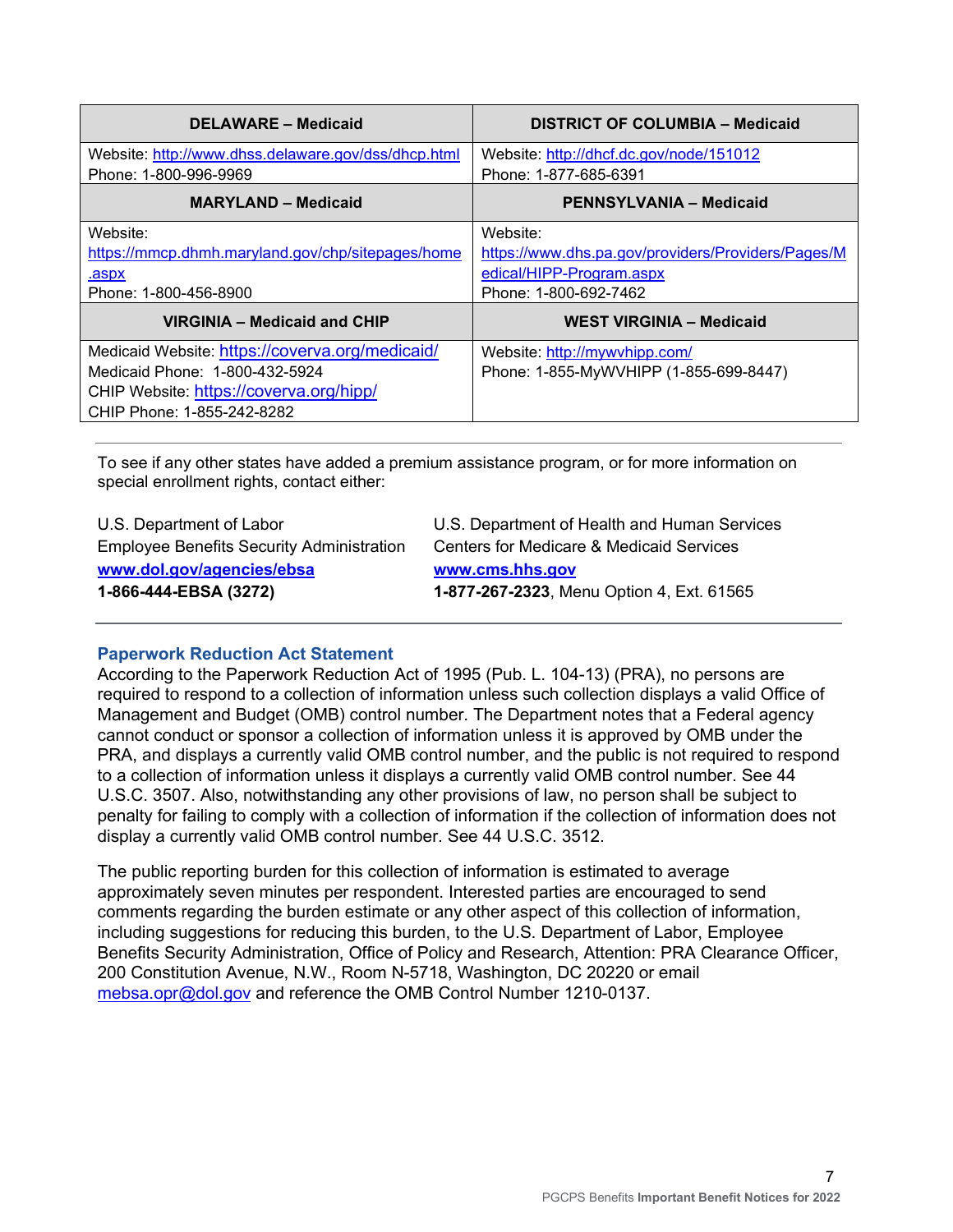## **PGCPS HIPAA Privacy Notice**

**Please carefully review this notice. It describes how medical information about you may be used and disclosed and how you can get access to this information.**

The Health Insurance Portability and Accountability Act of 1996 (HIPAA) imposes numerous requirements on the use and disclosure of individual health information by PGCPS health plans. This information, known as protected health information, includes almost all individually identifiable health information held by a plan — whether received in writing, in an electronic medium, or as an oral communication. This notice describes the privacy practices of PGCPS's group health plans. The plans covered by this notice may share health information with each other to carry out treatment, payment, or health care operations. These plans are collectively referred to as the Plan in this notice, unless specified otherwise.

#### **The Plan's duties with respect to health information about you**

The Plan is required by law to maintain the privacy of your health information and to provide you with this notice of the Plan's legal duties and privacy practices with respect to your health information. If you participate in an insured plan option, you will receive a notice directly from the Insurer. It's important to note that these rules apply to the Plan, not PGCPS as an employer — that's the way the HIPAA rules work. Different policies may apply to other PGCPS programs or to data unrelated to the Plan.

#### **How the Plan may use or disclose your health information**

The privacy rules generally allow the use and disclosure of your health information without your permission (known as an authorization) for purposes of health care treatment, payment activities, and health care operations. Here are some examples of what that might entail:

- **Treatment** includes providing, coordinating, or managing health care by one or more health care providers or doctors. Treatment can also include coordination or management of care between a provider and a third party, and consultation and referrals between providers. For example, the Plan may share your health information with physicians who are treating you.
- **Payment** includes activities by this Plan, other plans, or providers to obtain premiums, make coverage determinations, and provide reimbursement for health care. This can include determining eligibility, reviewing services for medical necessity or appropriateness, engaging in utilization management activities, claims management, and billing; as well as performing "behind the scenes" plan functions, such as risk adiustment. collection, or reinsurance. For example, the Plan may share information about your coverage or the expenses you have incurred with another health plan to coordinate payment of benefits.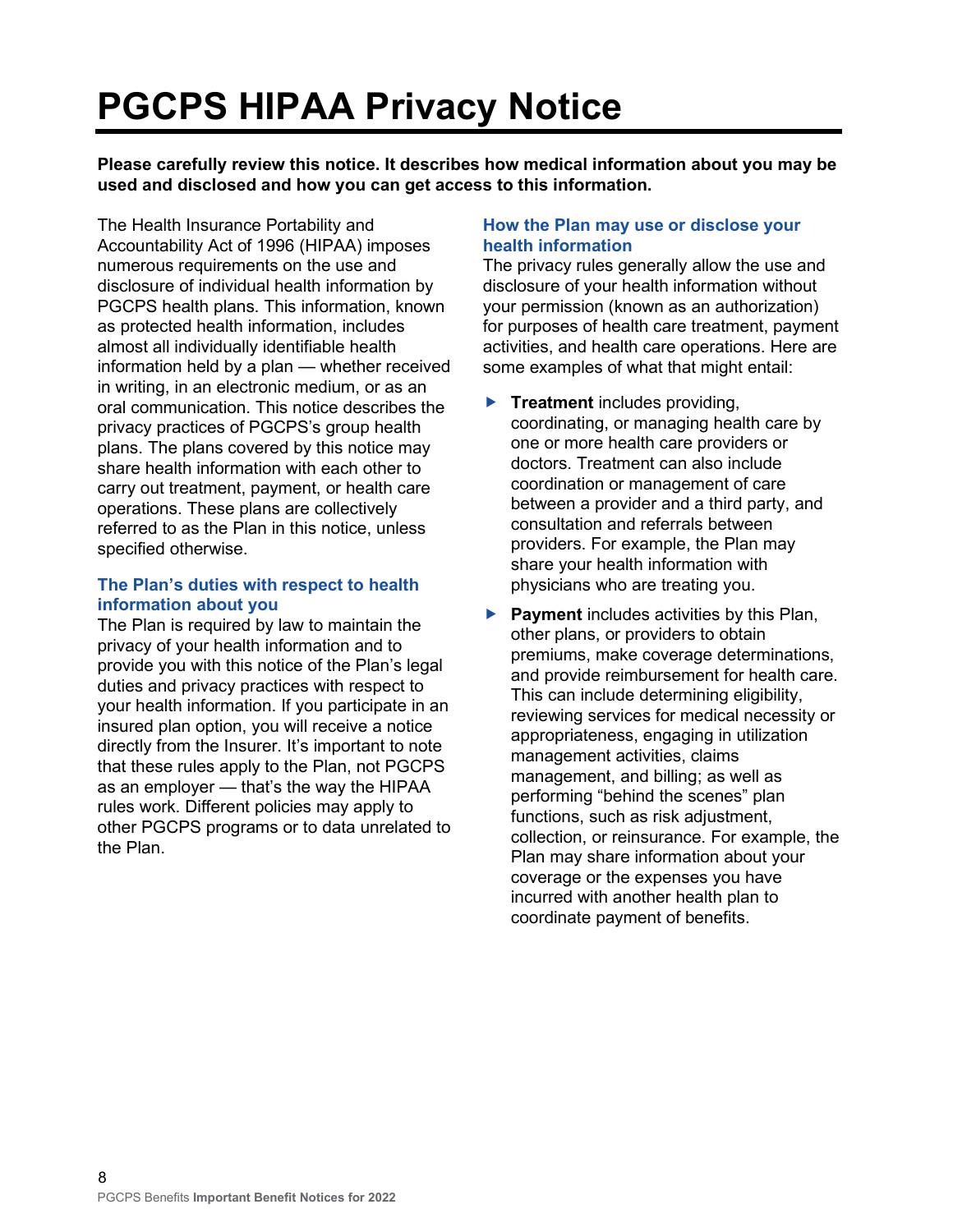**Health care operations** include activities by this Plan (and, in limited circumstances, by other plans or providers), such as wellness and risk assessment programs, quality assessment and improvement activities, customer service, and internal grievance resolution. Health care operations also include evaluating vendors; engaging in credentialing, training, and accreditation activities; performing underwriting or premium rating; arranging for medical review and audit activities; and conducting business planning and development. For example, the Plan may use information about your claims to audit the third parties that approve payment for Plan benefits.

The amount of health information used, disclosed or requested will be limited and, when needed, restricted to the minimum necessary to accomplish the intended purposes, as defined under the HIPAA rules. If the Plan uses or discloses PHI for underwriting purposes, the Plan will not use or disclose PHI that is your genetic information for such purposes.

#### **How the Plan may share your health information with PGCPS**

The Plan, or its health insurer, may disclose your health information without your written authorization to PGCPS for plan administration purposes. PGCPS may need your health information to administer benefits under the Plan. PGCPS agrees not to use or disclose your health information other than as permitted or required by the Plan documents and by law. Benefits, Payroll, and/or Finance staff are the only PGCPS employees who will have access to your health information for plan administration functions.

Here's how additional information may be shared between the Plan and PGCPS*,* as allowed under the HIPAA rules:

- ▶ The Plan, or its insurer or HMO, may disclose "summary health information" to PGCPS, if requested, for purposes of obtaining premium bids to provide coverage under the Plan or for modifying, amending, or terminating the Plan. Summary health information is information that summarizes participants' claims information, from which names and other identifying information have been removed.
- ▶ The Plan, or its insurer or HMO, may disclose to PGCPS information on whether an individual is participating in the Plan or has enrolled or disenrolled in an insurance option or HMO offered by the Plan.

In addition, you should know that PGCPS cannot and will not use health information obtained from the Plan for any employmentrelated actions. However, health information collected by PGCPS from other sources — for example, under the Family and Medical Leave Act, Americans with Disabilities Act, or workers' compensation programs — is *not* protected under HIPAA (although this type of information may be protected under other federal or state laws).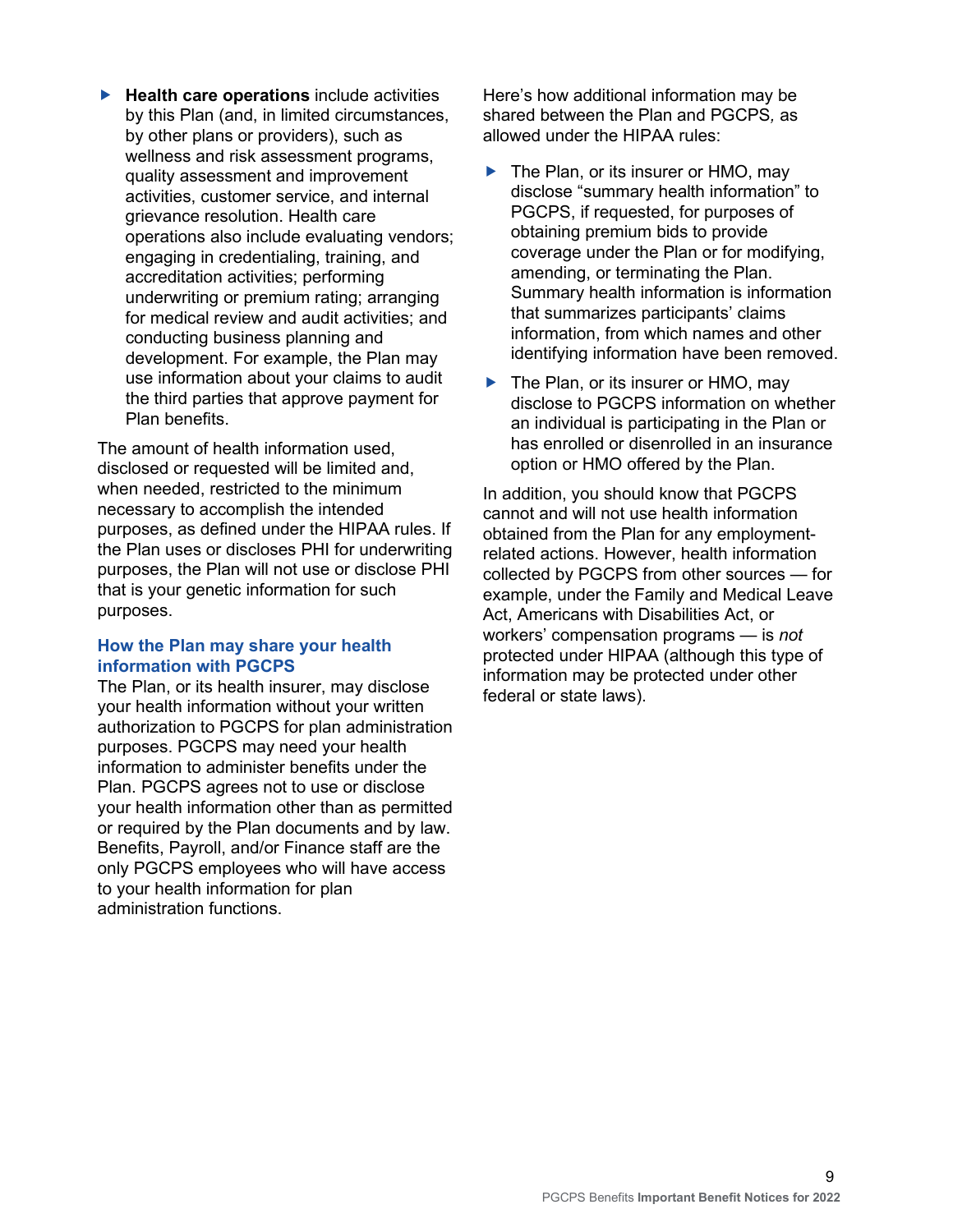#### **Other allowable uses or disclosures of your health information**

In certain cases, your health information can be disclosed without authorization to a family member, close friend, or other person you identify who is involved in your care or payment for your care. Information about your location, general condition, or death may be provided to a similar person (or to a public or private entity authorized to assist in disaster relief efforts). You'll generally be given the chance to agree or object to these disclosures (although exceptions may be made — for example, if you're not present or if you're incapacitated). In addition, your health information may be disclosed without authorization to your legal representative.

| Workers' compensation                                                | Disclosures to workers' compensation or similar legal programs that provide benefits for work-<br>related injuries or illness without regard to fault, as authorized by and necessary to comply with<br>the laws                                                                                                                                                                                                                                                                                                                                                                                                                    |
|----------------------------------------------------------------------|-------------------------------------------------------------------------------------------------------------------------------------------------------------------------------------------------------------------------------------------------------------------------------------------------------------------------------------------------------------------------------------------------------------------------------------------------------------------------------------------------------------------------------------------------------------------------------------------------------------------------------------|
| <b>Necessary to prevent</b><br>serious threat to health<br>or safety | Disclosures made in the good-faith belief that releasing your health information is necessary to<br>prevent or lessen a serious and imminent threat to public or personal health or safety, if made to<br>someone reasonably able to prevent or lessen the threat (or to the target of the threat); includes<br>disclosures to help law enforcement officials identify or apprehend an individual who has<br>admitted participation in a violent crime that the Plan reasonably believes may have caused<br>serious physical harm to a victim, or where it appears the individual has escaped from prison or<br>from lawful custody |
| <b>Public health activities</b>                                      | Disclosures authorized by law to persons who may be at risk of contracting or spreading a<br>disease or condition; disclosures to public health authorities to prevent or control disease or<br>report child abuse or neglect; and disclosures to the Food and Drug Administration to collect or<br>report adverse events or product defects                                                                                                                                                                                                                                                                                        |
| Victims of abuse,<br>neglect, or domestic<br>violence                | Disclosures to government authorities, including social services or protected services agencies<br>authorized by law to receive reports of abuse, neglect, or domestic violence, as required by law<br>or if you agree or the Plan believes that disclosure is necessary to prevent serious harm to you<br>or potential victims (you'll be notified of the Plan's disclosure if informing you won't put you at<br>further risk)                                                                                                                                                                                                     |
| Judicial and<br>administrative<br>proceedings                        | Disclosures in response to a court or administrative order, subpoena, discovery request, or<br>other lawful process (the Plan may be required to notify you of the request or receive<br>satisfactory assurance from the party seeking your health information that efforts were made to<br>notify you or to obtain a qualified protective order concerning the information)                                                                                                                                                                                                                                                        |
| Law enforcement                                                      | Disclosures to law enforcement officials required by law or legal process, or to identify a                                                                                                                                                                                                                                                                                                                                                                                                                                                                                                                                         |
| purposes                                                             | suspect, fugitive, witness, or missing person; disclosures about a crime victim if you agree or if<br>disclosure is necessary for immediate law enforcement activity; disclosures about a death that<br>may have resulted from criminal conduct; and disclosures to provide evidence of criminal<br>conduct on the Plan's premises                                                                                                                                                                                                                                                                                                  |
| <b>Decedents</b>                                                     | Disclosures to a coroner or medical examiner to identify the deceased or determine cause of<br>death; and to funeral directors to carry out their duties                                                                                                                                                                                                                                                                                                                                                                                                                                                                            |
| Organ, eye, or tissue<br>donation                                    | Disclosures to organ procurement organizations or other entities to facilitate organ, eye, or<br>tissue donation and transplantation after death                                                                                                                                                                                                                                                                                                                                                                                                                                                                                    |
| <b>Research purposes</b>                                             | Disclosures subject to approval by institutional or private privacy review boards, subject to<br>certain assurances and representations by researchers about the necessity of using your health<br>information and the treatment of the information during a research project                                                                                                                                                                                                                                                                                                                                                       |
| <b>Health oversight</b><br>activities                                | Disclosures to health agencies for activities authorized by law (audits, inspections,<br>investigations, or licensing actions) for oversight of the health care system, government benefits<br>programs for which health information is relevant to beneficiary eligibility, and compliance with<br>regulatory programs or civil rights laws                                                                                                                                                                                                                                                                                        |
| <b>Specialized government</b><br>functions                           | Disclosures about individuals who are Armed Forces personnel or foreign military personnel<br>under appropriate military command; disclosures to authorized federal officials for national<br>security or intelligence activities; and disclosures to correctional facilities or custodial law<br>enforcement officials about inmates                                                                                                                                                                                                                                                                                               |

The Plan also is allowed to use or disclose your health information without your written authorization for the following activities: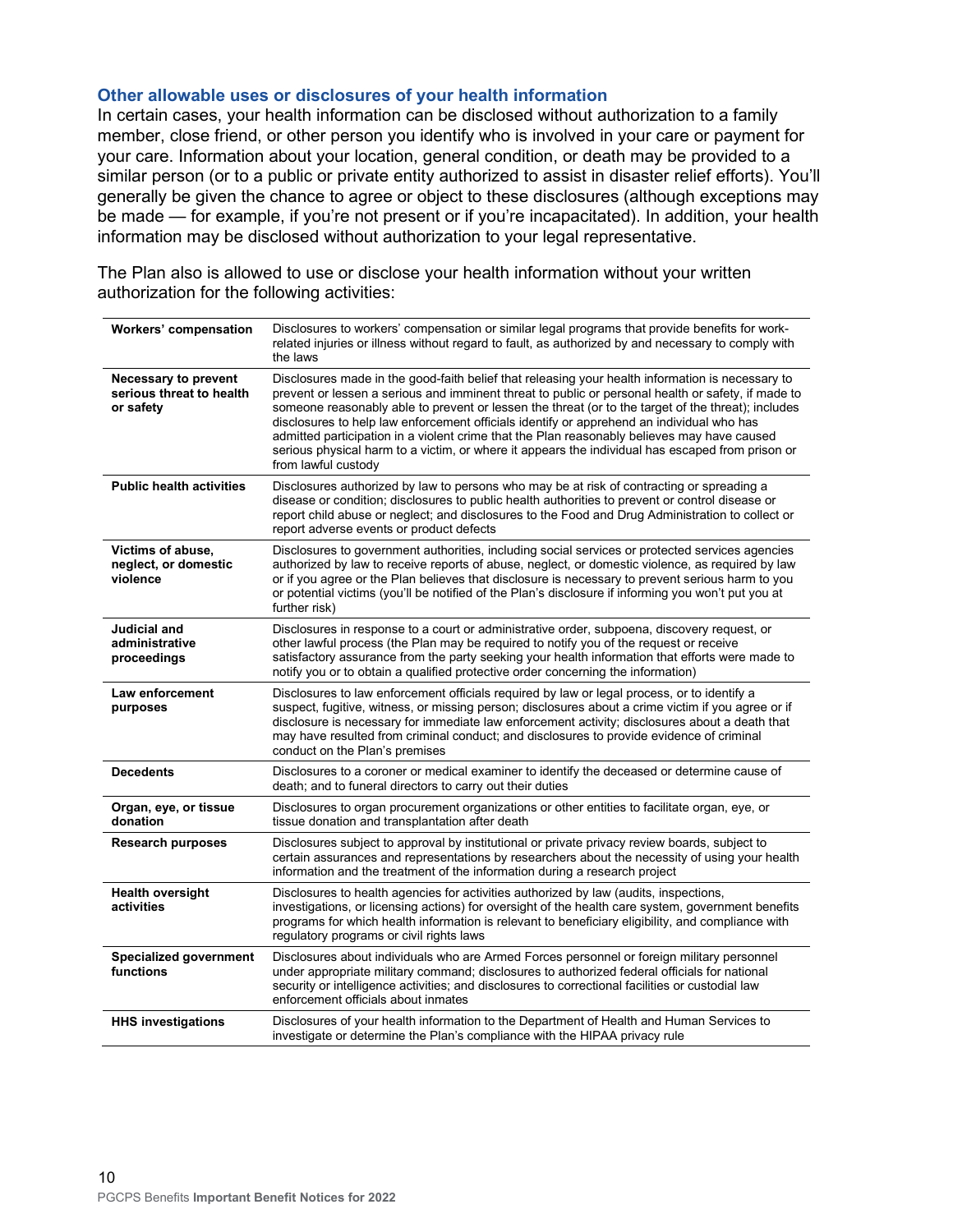Except as described in this notice, other uses and disclosures will be made only with your written authorization. For example, in most cases, the Plan will obtain your authorization before it communicates with you about products or programs if the Plan is being paid to make those communications. If we keep psychotherapy notes in our records, we will obtain your authorization in some cases before we release those records. The Plan will never sell your health information unless you have authorized us to do so. You may revoke your authorization as allowed under the HIPAA rules. However, you can't revoke your authorization with respect to disclosures the Plan has already made. You will be notified of any unauthorized access, use, or disclosure of your unsecured health information as required by law.

The Plan will notify you if it becomes aware that there has been a loss of your health information in a manner that could compromise the privacy of your health information.

#### **Your individual rights**

You have the following rights with respect to your health information the Plan maintains. These rights are subject to certain limitations. as discussed below. This section of the notice describes how you may exercise each individual right. See the table at the end of this notice for information on how to submit requests.

*Right to request restrictions on certain uses and disclosures of your health information and the Plan's right to refuse* You have the right to ask the Plan to restrict the use and disclosure of your health information for treatment, payment, or health care operations, except for uses or disclosures required by law. You have the right to ask the Plan to restrict the use and disclosure of your health information to family members, close friends, or other persons you identify as being involved in your care or payment for your care. You also have the right to ask the Plan to restrict use and disclosure of health information to notify those persons of your location, general condition, or death — or to coordinate those efforts with entities assisting

in disaster relief efforts. If you want to exercise this right, your request to the Plan must be in writing.

The Plan is not required to agree to a requested restriction. If the Plan does agree, a restriction may later be terminated by your written request, by agreement between you and the Plan (including an oral agreement), or unilaterally by the Plan for health information created or received after you're notified that the Plan has removed the restrictions. The Plan may also disclose health information about you if you need emergency treatment, even if the Plan has agreed to a restriction.

An entity covered by these HIPAA rules (such as your health care provider) or its business associate must comply with your request that health information regarding a specific health care item or service not be disclosed to the Plan for purposes of payment or health care operations if you have paid out of pocket and in full for the item or service.

#### *Right to receive confidential*

*communications of your health information* If you think that disclosure of your health information by the usual means could endanger you in some way, the Plan will accommodate reasonable requests to receive communications of health information from the Plan by alternative means or at alternative locations.

If you want to exercise this right, your request to the Plan must be in writing and you must include a statement that disclosure of all or part of the information could endanger you.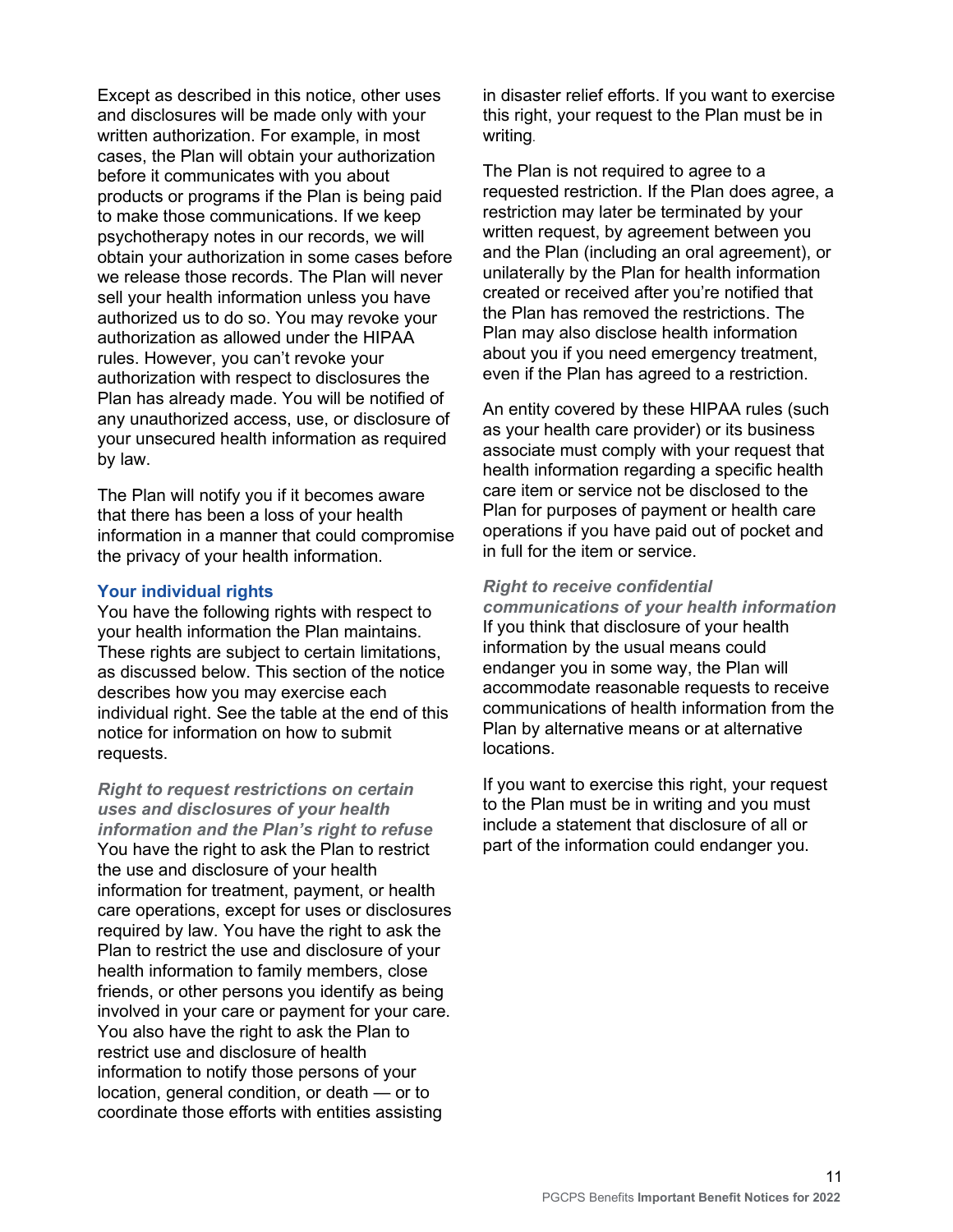#### *Right to inspect and copy your health information*

With certain exceptions, you have the right to inspect or obtain a copy of your health information in a "designated record set." This may include medical and billing records maintained for a health care provider; enrollment, payment, claims adjudication, and case or medical management record systems maintained by a plan; or a group of records the Plan uses to make decisions about individuals. However, you do not have a right to inspect or obtain copies of psychotherapy notes or information compiled for civil, criminal, or administrative proceedings. The Plan may deny your right to access, although in certain circumstances, you may request a review of the denial.

If you want to exercise this right, your request to the Plan must be in writing. Within 30 days of receipt of your request (60 days if the health information is not accessible on site), the Plan will provide you with one of these responses:

- ▶ The access or copies you requested
- $\blacktriangleright$  A written denial that explains why your request was denied and any rights you may have to have the denial reviewed or file a complaint
- $\blacktriangleright$  A written statement that the time period for reviewing your request will be extended for no more than 30 more days, along with the reasons for the delay and the date by which the Plan expects to address your request

You may also request your health information be sent to another entity or person, so long as that request is clear, conspicuous and specific. The Plan may provide you with a summary or explanation of the information instead of access to or copies of your health information, if you agree in advance and pay any applicable fees. The Plan also may charge reasonable fees for copies or postage. If the Plan doesn't maintain the health information but knows where it is maintained, you will be informed where to direct your request.

If the Plan keeps your records in an electronic format, you may request an electronic copy of your health information in a form and format readily producible by the Plan. You may also request that such electronic health information be sent to another entity or person, so long as that request is clear, conspicuous, and specific. Any charge that is assessed to you for these copies must be reasonable and based on the Plan's cost.

#### *Right to amend your health information that is inaccurate or incomplete*

With certain exceptions, you have a right to request that the Plan amend your health information in a designated record set. The Plan may deny your request for a number of reasons. For example, your request may be denied if the health information is accurate and complete, was not created by the Plan (unless the person or entity that created the information is no longer available), is not part of the designated record set, or is not available for inspection (e.g., psychotherapy notes or information compiled for civil, criminal, or administrative proceedings).

If you want to exercise this right, your request to the Plan must be in writing, and you must include a statement to support the requested amendment. Within 60 days of receipt of your request, the Plan will take one of these actions:

- Make the amendment as requested
- $\blacktriangleright$  Provide a written denial that explains why your request was denied and any rights you may have to disagree or file a complaint
- $\blacktriangleright$  Provide a written statement that the time period for reviewing your request will be extended for no more than 30 more days, along with the reasons for the delay and the date by which the Plan expects to address your request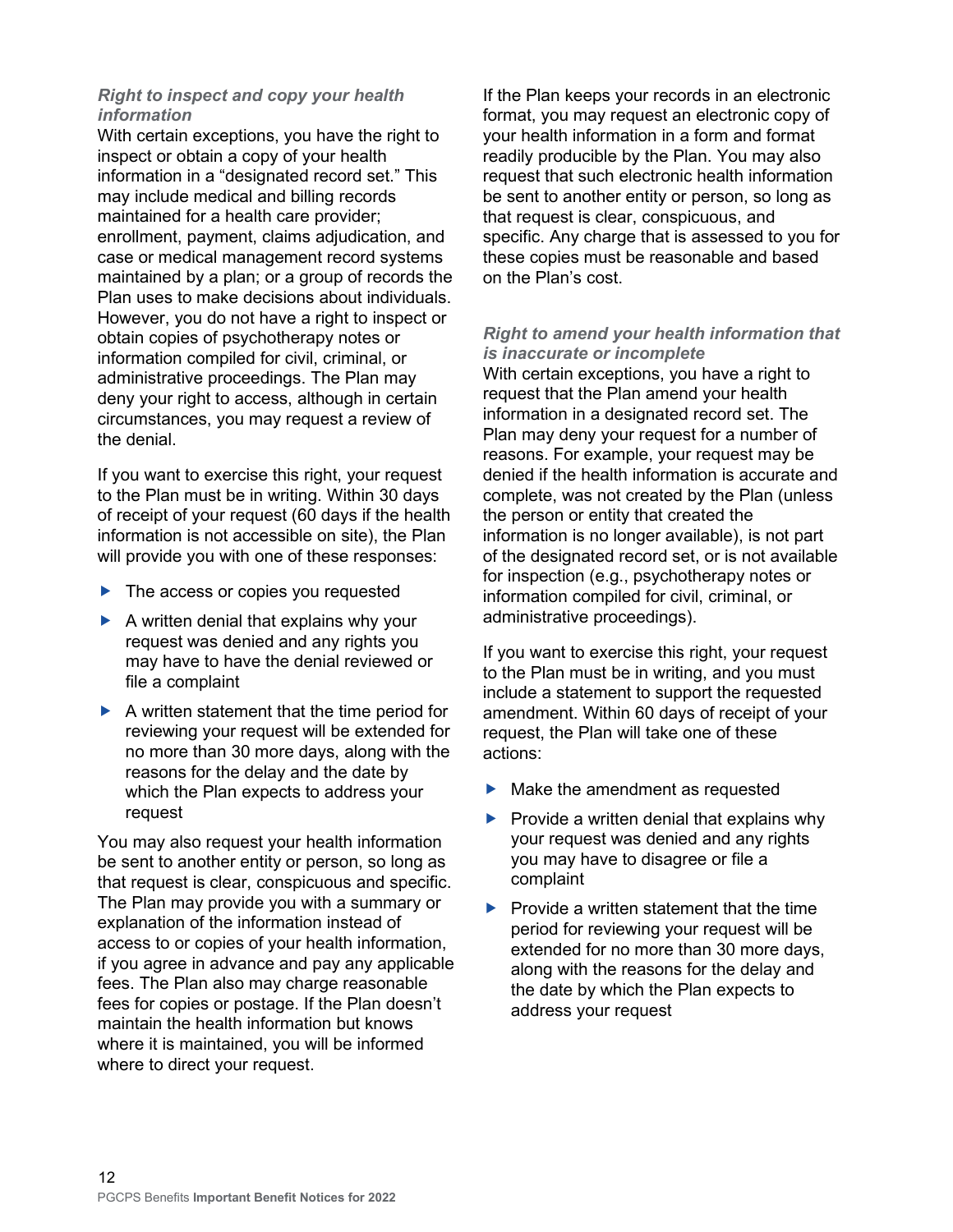*Right to receive an accounting of disclosures of your health information*

You have the right to a list of certain disclosures of your health information the Plan has made. This is often referred to as an "accounting of disclosures." You generally may receive this accounting if the disclosure is required by law, in connection with public health activities, or in similar situations listed in the table earlier in this notice, unless otherwise indicated below.

You may receive information on disclosures of your health information for up to six years before the date of your request. You do not have a right to receive an accounting of any disclosures made in any of these circumstances:

- $\blacktriangleright$  For treatment, payment, or health care operations
- $\blacktriangleright$  To you about your own health information
- $\blacktriangleright$  Incidental to other permitted or required disclosures
- ▶ Where authorization was provided
- ▶ To family members or friends involved in your care (where disclosure is permitted without authorization)
- $\blacktriangleright$  For national security or intelligence purposes or to correctional institutions or law enforcement officials in certain circumstances
- As part of a "limited data set" (health information that excludes certain identifying information)

In addition, your right to an accounting of disclosures to a health oversight agency or law enforcement official may be suspended at the request of the agency or official.

If you want to exercise this right, your request to the Plan must be in writing. Within 60 days of the request, the Plan will provide you with the list of disclosures or a written statement that the time period for providing this list will be extended for no more than 30 more days, along with the reasons for the delay and the date by which the Plan expects to address your request. You may make one request in any 12-month period at no cost to you, but the Plan may charge a fee for subsequent requests. You'll be notified of the fee in advance and have the opportunity to change or revoke your request.

#### *Right to obtain a paper copy of this notice from the Plan upon request*

You have the right to obtain a paper copy of this privacy notice upon request. Even individuals who agreed to receive this notice electronically may request a paper copy at any time.

#### **Changes to the information in this notice**

The Plan must abide by the terms of the privacy notice currently in effect. This notice takes effect in October 2021. However, the Plan reserves the right to change the terms of its privacy policies, as described in this notice, at any time and to make new provisions effective for all health information that the Plan maintains. This includes health information that was previously created or received, not just health information created or received after the policy is changed. If changes are made to the Plan's privacy policies described in this notice, you will be provided with a revised privacy notice via company email.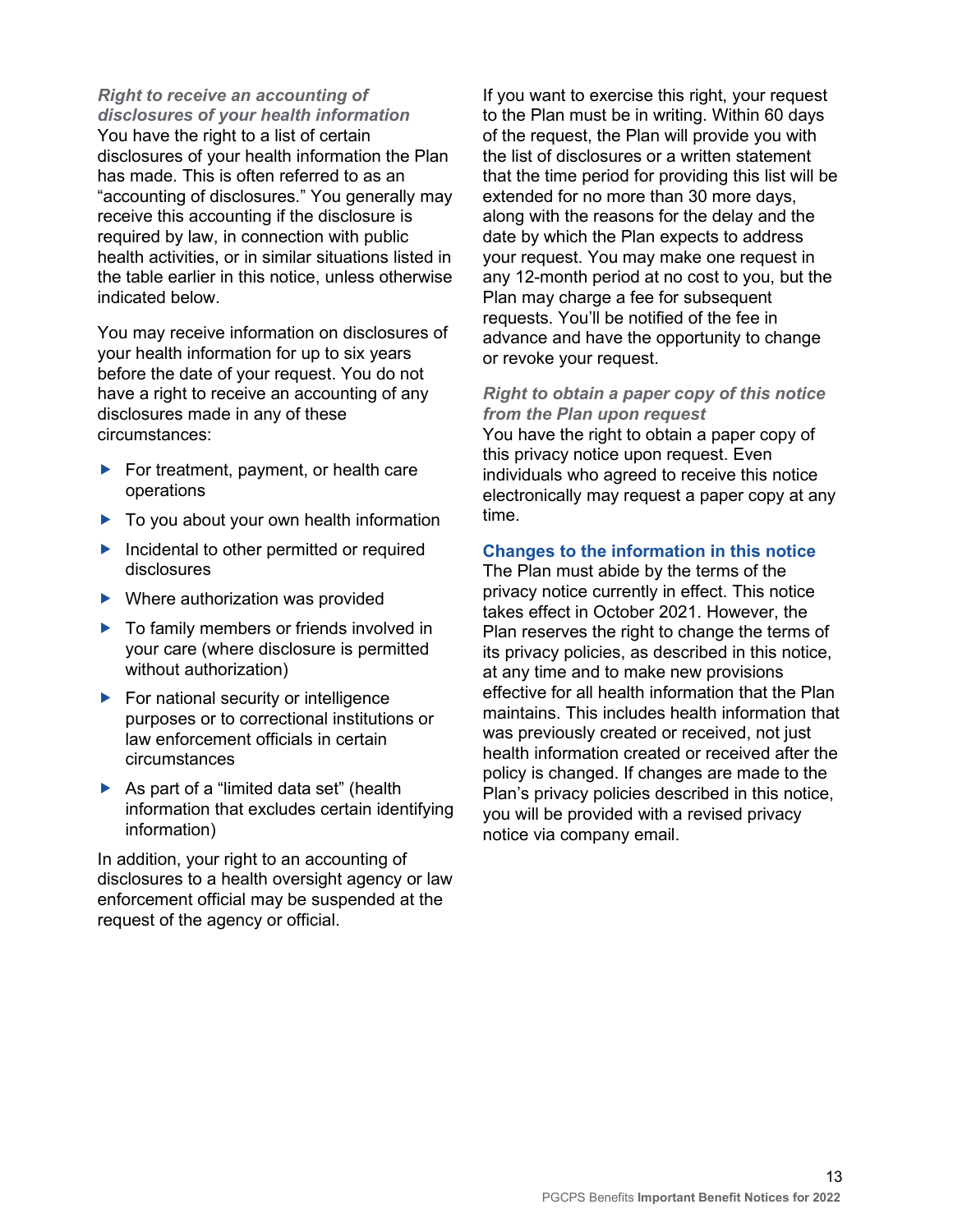#### **Complaints**

If you believe your privacy rights have been violated or your Plan has not followed its legal obligations under HIPAA, you may complain to the Plan and to the Secretary of Health and Human Services. You won't be retaliated against for filing a complaint. To file a complaint*,* please direct correspondence to:

#### **PGCPS**

Plan Administrator Prince George's County Public Schools Benefits Services 14201 School Lane, Room 132 Upper Marlboro, MD 20772 301-952-6600 [pgcps.benefits@pgcps.org](mailto:pgcps.benefits@pgcps.org)

#### **Department of Health and Human Services, Office for Civil Rights**

200 Independence Avenue, SW Room 509F, HHH Building Washington, D.C. 20221

Phone: 800-368-1019 Email: [OCRPrivacy@hhs.gov](mailto:OCRPrivacy@hhs.gov)

#### **Contact**

For more information on the Plan's privacy policies or your rights under HIPAA, contact the PGCPS Benefits Services at **301-952- 6600.**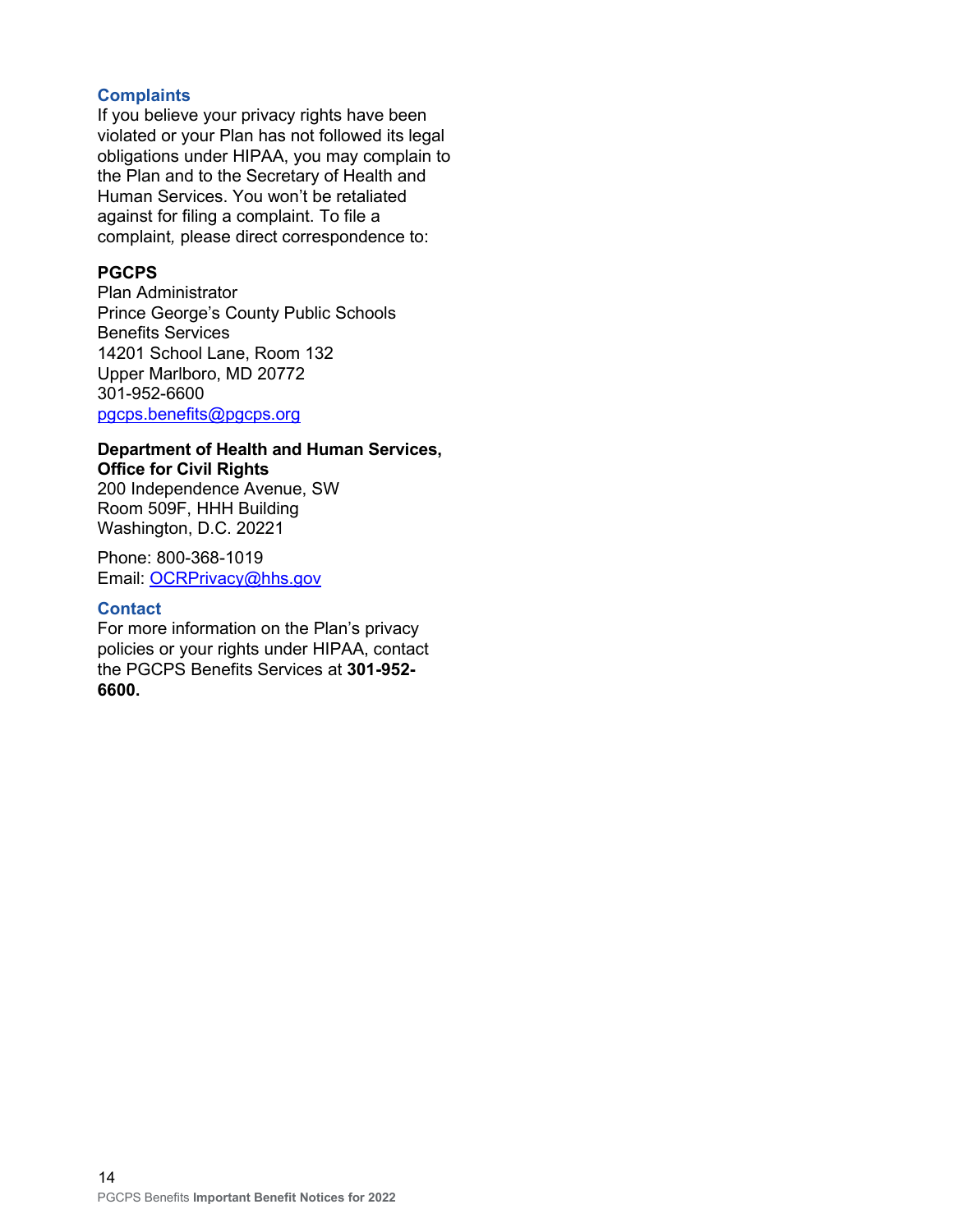### **Health Insurance Marketplace Coverage Options and Your Health Coverage**

#### **General Information**

To assist you as you evaluate options for you and your family, this notice provides some basic information about the Marketplace and employment based health coverage offered by your employer.

*What is the Health Insurance Marketplace?* 

The Marketplace is designed to help you find health insurance that meets your needs and fits your budget. The Marketplace offers "onestop shopping" to find and compare private health insurance options. You may also be eligible for a new kind of tax credit that lowers your monthly premium right away.

#### *Can I Save Money on my Health Insurance Premiums in the Marketplace?*

You may qualify to save money and lower your monthly premium, but only if your employer does not offer coverage, or offers coverage that doesn't meet certain standards. The savings on your premium that you're eligible for depends on your household income.

#### *Does Employer Health Coverage Affect Eligibility for Premium Savings through the Marketplace?*

Yes. If you have an offer of health coverage from your employer that meets certain standards, you will not be eligible for a tax credit through the Marketplace and may wish to enroll in your employer's health plan. However, you may be eligible for a tax credit that lowers your monthly premium, or a reduction in certain cost-sharing if your employer does not offer coverage to you at all or does not offer coverage that meets certain standards. If the cost of a plan from your employer that would cover you (and not any other members of your family) is more than 9.83% (for 2022) of your household income forthe year, or if the coverage your employer provides does not meet the "minimum value" standard set by the Affordable Care Act, you may be eligible for a tax credit.<sup>1</sup>

**Note:** If you purchase a health plan through the Marketplace instead of accepting health coverage offered by your employer, then you may lose the employer contribution (if any) to the employer-offered coverage. Also, this employer contribution as well as your employee contribution to employer-offered coverage- is often excluded from income for Federal and State income tax purposes. Your payments for coverage through the Marketplace are made on an after-tax basis.

#### *How Can I Get More Information?*

For more information about your coverage offered by your employer, please check your summary plan description or contact PGCPS Benefits Services at **301-952-6600**.

The Marketplace can help you evaluate your coverage options, including your eligibility for coverage through the Marketplace and its cost. Please visit [HealthCare.gov](http://www.healthcare.gov/) for more information, including an online application for health insurance coverage and contact information for a Health Insurance Marketplace in your area.

 $1$  An employer-sponsored health plan meets the "minimum value standard" if the plan's share of the total allowed benefit costs covered by the plan is no less than 60 percent of such costs.